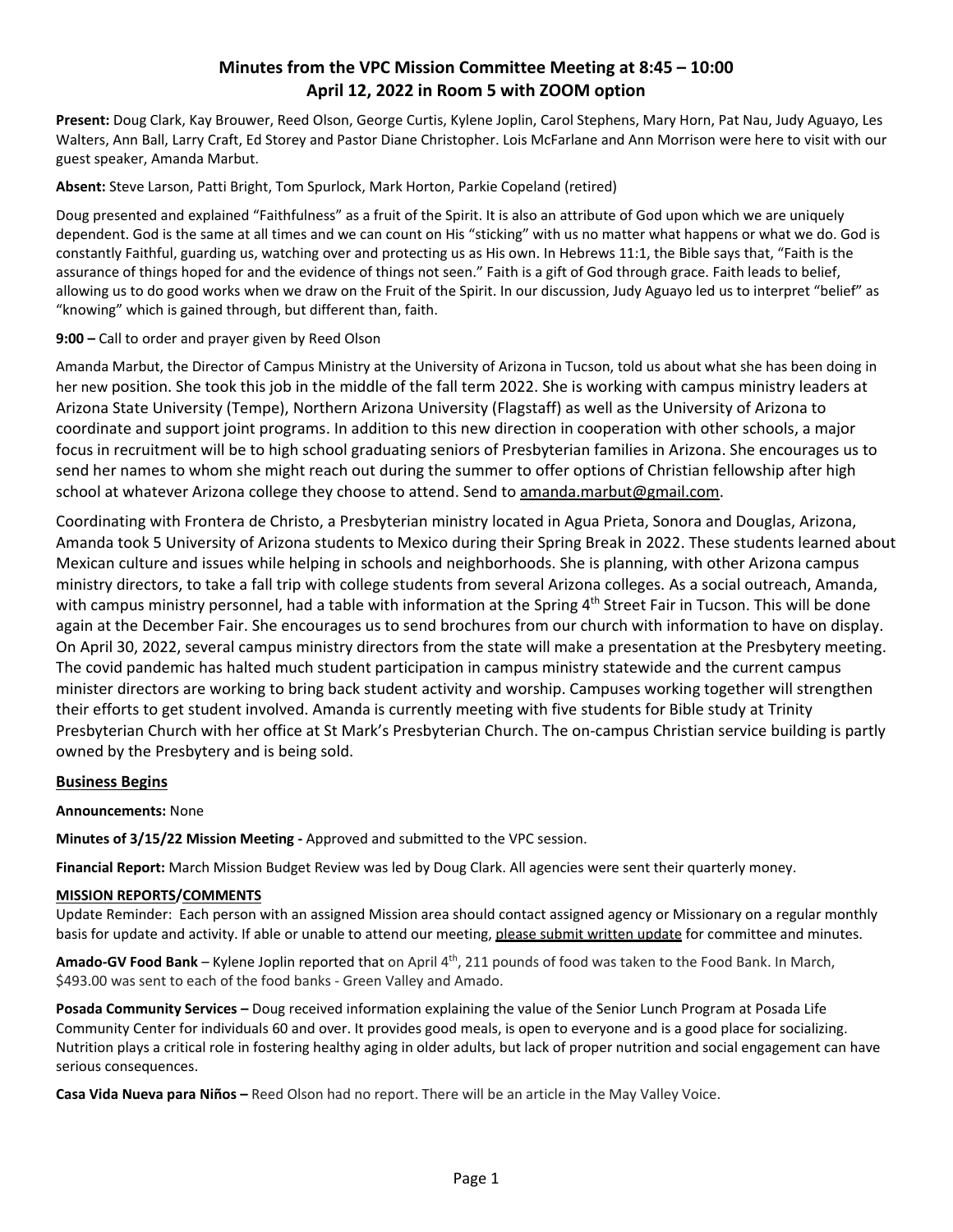**Compañeros en Misión –** Judy Aguayo told us that things are getting better. Money transferred to Mexico is available, so rent and utility bills have been paid. On April 16, the board will meet to discuss ways to proceed. Our church is a major financial supporter of this mission.

**Crossroads Mission, Nogales, Arizona-** On Saturday, March 26th, Les Walters and 3 others from VPC went to the Mission for a retirement celebration of Bert and Ben Wenke's who have provided refuge for people in need in Mexico and southern Arizona at Crossroad Nogales Mission for 23 years. Ben and Bert were presented a plaque, a cross and a letter of congratulations. Staff members and friends helped celebrate this day with the Wenke's. Les Walters also visited the mission on Monday, April  $4<sup>th</sup>$  with 175 pounds of ham which would probably feed 400 people at Easter. He also took \$795 of VPC donations. Eight people from our church will accompany Les to serve Easter dinner from 11:00 – 2:00 on Saturday, April 16<sup>th</sup>. At the Mission, as always, tables of clothing and food are available for people to take if desired. A new director is needed, and the search continues. Citygate, a network of 300 national missions is helping in this endeavor. Ed Storey asked financial questions which were not available for review as there have been no financial reports for review. A 2021 Crossroads Nogales Mission Yearly Report is attached for review which outlines the men, women and children's programs. In addition, data on meals served, produce bags, pounds of clothing distributed, chapel meals, decisions for Christ and Bibles distributed are on the attached report.

**General Mission Support** – Judy Aguayo gave a report for Tom Spurlock. The Reverend Mienda Uriarte, from California, has been named as the new World Mission's Action Director. She is young and enthusiastic.

**PCUSA Seminary Support** – Larry Craft presented information about the Presbyterian Theological Seminaries. These institutions prepare men and women to be pastors, educators and musicians for congregations. They provide continuing education and advanced degree programs for ministers. They serve as centers for theological discourse, reflection and research. Our support of these 12 seminaries will help them continue to provide spiritual growth and theological education in the Reformed tradition.

**Hands of a Friend –** Pat Nau reported that, if possible, she will have a representative from Hands of a Friend at worship for a brief talk before the Noisy Offering on **May 22** or 29. She'll also get a speaker for our January 14, 2023 Mission Breakfast.

Alexa Delgado is the new Executive Director at Hands of a Friend. Colleen Hansen and Jeanne Dalsing will provide mentoring as Alexa starts her job. Information about DaZee's store and Genesis house is available on the Hands of a Friend website. [ed@handsofafriend.org.](mailto:ed@handsofafriend.org) At Genesis House, new tile in the kitchen and dining room has begun. Porch posts and awning are being replaced. Hands of a Friend is very thankful for VPC continued support to ensure the safety and health of residents there.

**Mission Quilts –** Patti Bright sent a report that Karen Mitchell's husband, Mike, took 10 of our quilts to Poland to help Uranian refugees. He found it very emotional to deliver the quilts to nurses and mothers. Mike visited the quilters at their April 4<sup>th</sup> Quilting session to thank them for the quilts. Patti shared news and photos from Mike with quilters and in the VPC daily E-Blasts. Pat Nau will contact Patti to see if her articles and pictures about this endeavor can be submitted to the Green Valley News. Kay will ask Cindy to copy some of those reports into the May Valley Voice. Snowbirds are leaving, so the quilting sessions are almost over for this part of the year. Patti placed and received needed orders for batting and rotary cutters, supplies needed by our quilters.

**Operation Mobilization –** Pam and Dave L. confirm that OM is responding to the crisis in Ukraine. They ask us to pray for the people there. "…team members in Ukraine, Poland, Moldovia, Hungary and Romania are mobilizing local churches, coordinating relief efforts and administering aid to those in need."

**Presbyterian Campus Ministry –** George Curtis reported that the board is planning to return to Gaslight Theater as a fundraiser in the fall. We thanked George for arranging for today's speaker, Amanda Marbut.

**Bob and Kristi Rice (PCUSA missionaries)** – From their blog, Doug shared information about the meeting of the South Sudan Presbyterian Evangelical Church General Assembly. "The long days were filled with worship, prayer, animated discussion, laughter and, of course, reports. …. people from remote regions reconnected showing a deep level of connection…. Even those who disagreed about a certain topic could laugh together later." The meeting elected new leaders and was a great success.

**St. Andrew's Children's Clinic –** Kay Brouwer reported that, on April 7th, seven Mexican families brought children for treatment at St. Andrews' Children's Clinic in Nogales, Arizona. This was the first Clinic since the start of COVID in 2020. The Clinic is up and running with enthusiastic, efficient staff and volunteers. The families are thrilled to have the medical help for their children.

The children came for Orthopedic help. All went well. The next clinic, on May 5, will serve 20 children with orthopedic, pediatric and/or speech problems. The Customs Border Protection personnel were able to process the families across the border efficiently and will continue to do so every first Thursday when children from Mexico come to St. Andrew's for help.

The St. Andrews' Episcopal Church in Nogales has limited the space available to the Clinic. Therefore, it is too small for Clinic services. In April and May, Laura Romero will spend this time and effort searching Nogales, Arizona, for a bigger space in in which to provide their clinic services. She hopes to finalize her search by this fall so the clinic can help up to 50 children. The Clinic staff and volunteers supports the efforts to expand their services which, in the future, might reach 250. Growth must come slowly and safely, but the Customs Border Protection agency considers this a real possibility. Laura is extremely grateful to Valley Presbyterian Church